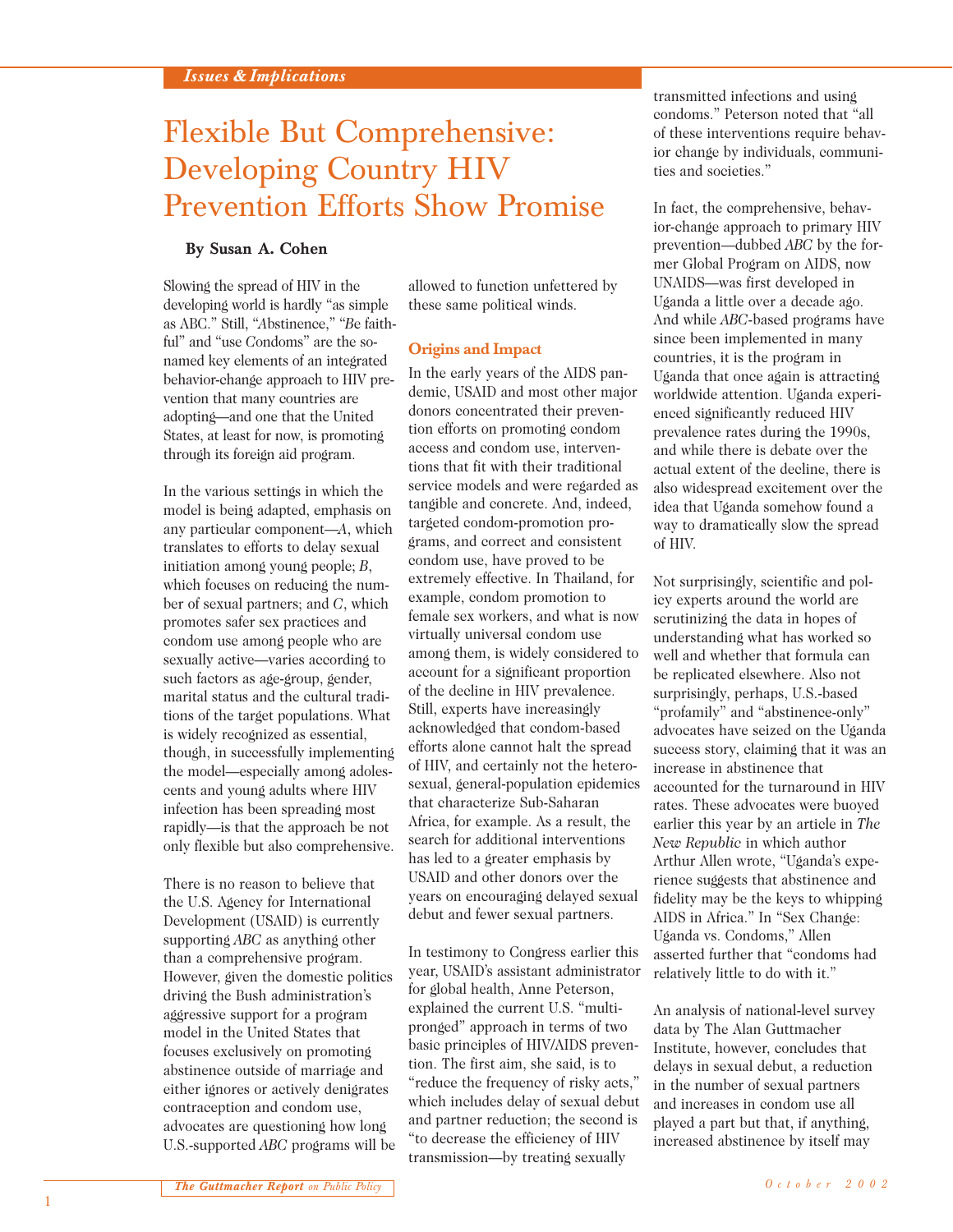## **Uganda Slashes HIV Rates: A Matter of A, B** *and* **C**

*In August 2002, The Alan Guttmacher Institute (AGI) reviewed available research to assess the relative contributions of sexual abstinence, multiple-partner reduction and condom use in reducing HIV prevalence rates in Uganda.\* While noting that "several studies have documented the levels and trends in abstinence, behavior change and condom use for particular geographic areas and population groups," this report analyzed data from nationally representative Demographic and Health Surveys of reproductive-age women conducted in 1988, 1995 and 2000, and of men, in 1995 and 2000, because "they provide evidence on key factors for the country as a whole, and may therefore more appropriately be applied to understanding changes in the national rates of HIV prevalence and incidence than would studies of particular areas of the country."* 

Abstinence. *Young women aged 15–17 were less likely to have ever been sexually active in 2000 than in 1988 (34% vs. 50%); among 18–19-year-olds, the proportion dropped from 81% to 77%. Among men, a decline occurred only among 18–19-year-olds; 59% were sexually active in 2000 compared with 71% in 1995. Somewhat countering these developments, however, the proportion of sexually active 15–17-year-old females who were unmarried was higher in 2000 (59%) than in 1988 (46%). As a result, young adolescent women were less exposed to infection within marriage, but an increased proportion were exposed while unmarried. Between 1988 and 2000, the proportion of sexually experienced young women 15–17 who said they were currently in a sexual relationship declined from 72% to 67%; among those 18–19, the proportion remained steady at 80%. However, a greater proportion of sexually experienced young men reported that they were in a sexual relationship in 2000 than did so in 1995 (44% vs. 34% among 15–17-year-olds, and 67% vs. 56% among 18–19-year-olds). Conclusion: "Delay in initiation of sexual activity is a moderately important contributing factor to reduction in the risk of HIV infection. Abstinence among those who have ever been sex-* *ually active is not a significant factor."*

Multiple-Partner Declines. *The proportion of unmarried sexually active women who said they had more than one sexual partner within the past year declined among all age-groups between 1995 and 2000, the years for which data are available; overall, the proportion decreased from 10% to 4%. Only 4% of young married women (15–17 years old) reported multiple sexual partners in 2000, compared with 9% in 1995. There was virtually no change for men overall (the proportion was stable at about 14%), but among unmarried men 18–19, the proportion decreased from 32% to 28%. Conclusion: "Increased monogamy, especially among unmarried women, is a significant contributing factor for the period 1995–2000."*

Condom Use. *Condom use among unmarried women, for preventing either pregnancy or sexually transmitted diseases (STDs), rose substantially—for pregnancy prevention, from negligible levels in 1988 to 24% by 2000, and for STD prevention, from 7% in 1995 (the first year for which data are available) to 13% in 2000. Among unmarried men also, condom use rose significantly, from 39% in 1995 to 57% in 2000. Condom use remained negligible among married men and women. Conclusion: "Increased use of the condom among the unmarried sexually active population, both men and women, is a significant contributing factor."*

*While the AGI report acknowledges that available data are insufficient to provide "a precise assessment or ranking of the relative importance of each of the different factors," the analysis demonstrates that progress on all three fronts clearly contributed to reduced exposure to HIV—although reductions in the number of sexual partners and increased condom use may be playing a more significant role in reducing HIV risk than sexual abstinence by itself.*

*\*Singh S, Darroch JE and Bankole A, The role of behavior change in the decline in HIV prevalence in Uganda, memo to interested parties, The Alan Guttmacher Institute, New York, October 15, 2002.*

have made the smallest contribution to lowering the risk of HIV in Uganda; notably, condom use and the reduction in the number of casual sexual partners both increased substantially more than did the proportion of young people abstaining from sex (see box). Moreover, even with regard solely to the observed increase in abstinence over the period, it is worth remembering that to whatever extent the government's *ABC*-based program

was responsible (among the myriad other societal factors at play), that program employed a comprehensive, not an abstinence-only, approach.

### **A World of Differences**

USAID's Peterson endorses an approach that "promotes abstinence, fidelity as well as condom use," as one that seeks "common ground among diverse political, religious, public health, and other constituen-

cies [to] facilitate a more concerted and unified prevention effort." Indeed, USAID's current indicators for monitoring and evaluating HIV prevention programs include median age of sexual debut among a given population, percentage of people reporting nonregular partners and condom use with nonregular partners.

Still, reproductive health and HIV advocates are looking to the future *(Continued on page 14)*